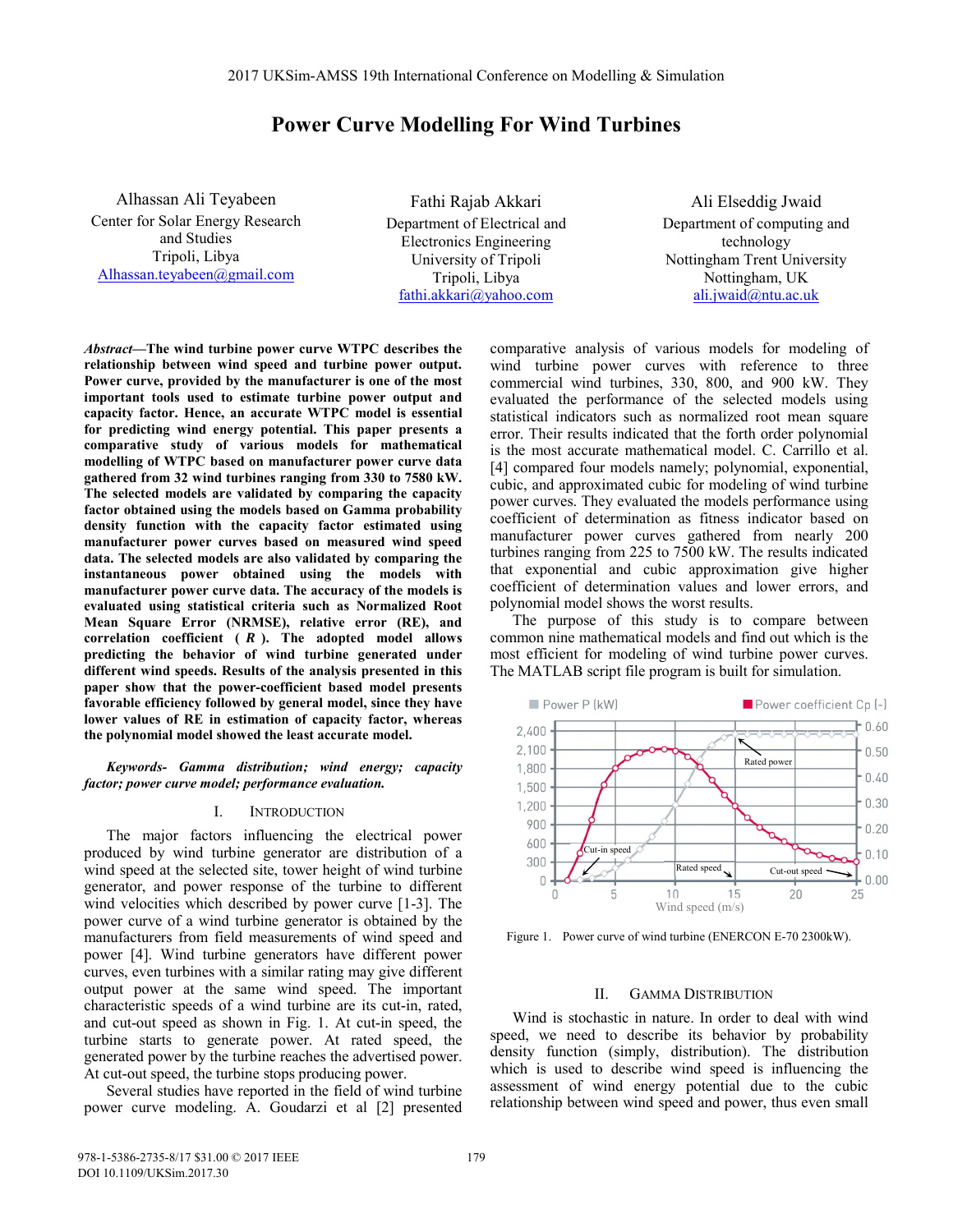variation in wind speed may leads to a significant change in power. For this reason, the selected distribution must be well fitted with measured wind speed data. Wind speed data used in this study were measured at hub height of 10 meters and recorded every 10 minutes in Misrata-Libya during the whole year. A. Teyabeen [5] proved that the appropriate distribution for the same studied site in this study is Gamma distribution since it gives the best fitting for observed wind speed data. So it will be adopted and applied for next calculations in this study. The Gamma probability density function  $f(v)$  is given by [5, 6]:

$$
f(v) = \frac{v^{\alpha - 1}}{\Gamma(\alpha)\beta^{\alpha}} e^{-\frac{v}{\beta}}
$$
 (1)

where  $\nu$  is the wind speed,  $\alpha$  and  $\beta$  are the dimensionless shape and scale (in m/s) Gamma parameters, respectively, they are given by  $[5, 6]$ :

$$
\alpha = \frac{v_m^2}{\sigma_z^2} \tag{2}
$$

$$
\beta = \frac{\sigma^2}{v_m} \tag{3}
$$

where  $v_m$  and  $\sigma$  are the mean value and standard deviation of observed wind speed, they are given by [5-7]:

$$
v_m = \frac{1}{n} \sum_{i=1}^n v_i \tag{4}
$$

$$
\sigma = \sqrt{\frac{1}{n-1} \sum_{i=1}^{n} (\nu_i - \nu_m)^2}
$$
 (5)

where  $n$  is the number of wind speed data. And  $\Gamma$  represents the gamma function defined as [6]:

$$
\Gamma(t) = \int_0^\infty x^{t-1} e^{-x} dx \tag{6}
$$

## III. TURBINE POWER OUTPUT AND CAPACITY FACTOR

The power  $P(v)$  produced by wind turbine is usually represented by its power curve. Hence the turbine has for distinct performance regions as shown in Fig.1, given by [1, 5]:

$$
P(v) = \begin{cases} 0 & v < v_{ci} \\ P_f(v) & v_{ci} \le v < v_r \\ P_r & v_r \le v < v_{co} \\ 0 & v_{co} \le v \end{cases}
$$
 (7)

where  $v_{ci}$ ,  $v_r$ , and  $v_{co}$ , are the cut-in, rated and cut-out velocities,  $P_r$  is the rated power (in W), and  $P_f(v)$  is the power fitted to manufacturer power curve data by using mathematical equation. The output energy  $E_{out}$  (in Wh) produced by the turbine over time interval  $T$  is given by [1, 5]:

$$
E_{out} = T \int_{v_{ci}}^{v_{co}} P(v) f(v) dv = T \int_{v_{ci}}^{v_r} P_f(v) f(v) dv +
$$
  
\n
$$
T P_r \int_{v_r}^{v_{co}} f(v) dv
$$
 (8)  
\nThe capacity factor reflects how the turbine could exploit

the energy available in the wind. It can be estimated based on probability density function, given by [1, 5, 8, 9]:

$$
CF_{pdf} = \frac{E_{out}}{P_r \times T}
$$
 (9)

It also can be estimated based on the measured time-series wind speeds, as follow [10]:

$$
CF_{ts} = \frac{AEO}{P_r \times T}
$$
 (10)

where  $AEO$  is the annual energy output, given as [10]:

$$
AEO = \sum_{i=1}^{b} MPC_i \times H_i \tag{11}
$$

where  $\text{MPC}_i$  is the manufacturer power curve value (in W) corresponding to wind speed bin  $i$ ,  $H_i$  is number of hours that the wind speed occurred at bin  $i$ , and  $b$  is the number of bins.

In most cases the measured wind speed data must be adjusted to the hub height of wind turbine using the following  $[11-13]$ :

$$
\frac{v}{v_{ref}} = \left(\frac{h}{h_{ref}}\right)^{\varphi} \tag{12}
$$

where  $\nu$  (in m/s) is the wind velocity at the hub height  $h$  (in m),  $v_{ref}$  (in m/s) is the wind velocity at the reference hub height  $h_{ref}$  (in m), and  $\varphi$  (dimensionless) is the surface roughness coefficient, it is assumed 0.12 in this study base on Ref [14].

## IV. WIND TURBINE POWER CURVE MATHEMATICAL **MODELS**

The purpose of this study is to compare between nine mathematical models and find out which of them is the most appropriate to represent the behavior of the power curves given by manufacturers. The proposed models are described below:

## *A. Linear model*

For the linear model, the relationship between the power output and wind speed is linear in the region of  $[v_{ci}, v_r]$ . The power output  $P_f(v)$  in this region is expressed as [2, 3, 12, 15]:

$$
P_f(v) = P_r\left(\frac{v - v_{ci}}{v_r - v_{ci}}\right) \tag{13}
$$

Substituting (13) into (9) yields the capacity factor as [5]:

$$
CF = \frac{\alpha \beta}{v_r - v_{ci}} \left[ \gamma \left( \frac{v_r}{\beta}, \alpha + 1 \right) - \gamma \left( \frac{v_{ci}}{\beta}, \alpha + 1 \right) \right] - \frac{v_{ci}}{v_r - v_{ci}}
$$
  
\n
$$
\left[ \gamma \left( \frac{v_r}{\beta}, \alpha \right) - \gamma \left( \frac{v_{ci}}{\beta}, \alpha \right) \right] + \left[ \gamma \left( \frac{v_{co}}{\beta}, \alpha \right) - \gamma \left( \frac{v_r}{\beta}, \alpha \right) \right] \tag{14}
$$
  
\nwhere  $\gamma$  is the lower incomplete gamma function given as

where  $\gamma$  is the lower incomplete gamma function, given as [5, 9, 15, 16]:

$$
\gamma(u, x) = \frac{1}{\Gamma(x)} \int_0^u t^{x-1} e^{-t} dt \tag{15}
$$

## *B. Quadratic model*

The power output  $P_f(v)$  for quadratic model is given as [1,2,12,15,16]:

$$
P_f(v) = P_r \left( \frac{v^2 - v_{ci}^2}{v_r^2 - v_{ci}^2} \right)
$$
 (16)

Using equation (9) the capacity factor is given by [5]:

$$
CF = \frac{\alpha(\alpha+1)\beta^2}{v_r^2 - v_{ci}^2} \left[ \gamma \left( \frac{v_r}{\beta}, \alpha+2 \right) - \gamma \left( \frac{v_{ci}}{\beta}, \alpha+2 \right) \right] - \frac{v_{ci}^2}{v_r^2 - v_{ci}^2} \left[ \gamma \left( \frac{v_r}{\beta}, \alpha \right) - \gamma \left( \frac{v_{ci}}{\beta}, \alpha \right) \right] + \left[ \gamma \left( \frac{v_{co}}{\beta}, \alpha \right) - \gamma \left( \frac{v_r}{\beta}, \alpha \right) \right] (17)
$$

## *C. Cubic type-I model*

The power  $P_f(v)$  for cubic type-I model is given by [9, 12, 15]:

$$
P_f(v) = P_r\left(\frac{v^3}{v_r^3}\right) \tag{18}
$$

From (9), the capacity factor is given by [5]: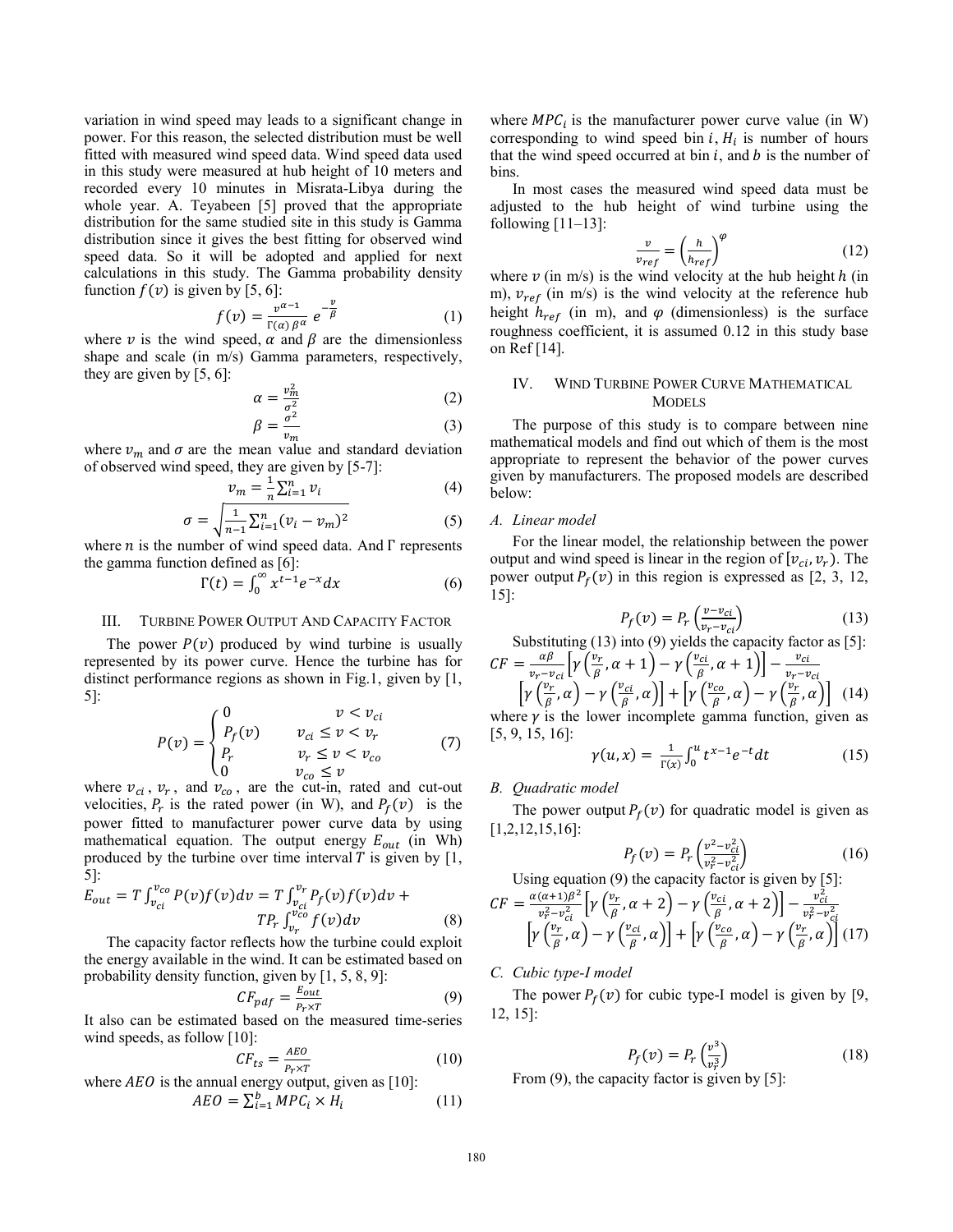$$
CF = \frac{\alpha(\alpha+1)(\alpha+2)\beta^3}{v_r^3} \left[ \gamma \left( \frac{v_r}{\beta}, \alpha+3 \right) - \gamma \left( \frac{v_{ci}}{\beta}, \alpha+3 \right) \right] + \left[ \gamma \left( \frac{v_{co}}{\beta}, \alpha \right) - \gamma \left( \frac{v_r}{\beta}, \alpha \right) \right] \tag{19}
$$

## *D. Cubic type-II model*

The power output  $P_f(v)$  for cubic type-II model is given by [1, 12]:

$$
P_f(v) = P_r \left( \frac{v^3 - v_{ci}^3}{v_r^3 - v_{ci}^3} \right) \tag{20}
$$

From (9) the capacity factor is given by [5]:  
\n
$$
CF = \frac{\alpha(\alpha+1)(\alpha+2)\beta^3}{v_r^3 - v_{ci}^3} \left[ \gamma \left( \frac{v_r}{\beta}, \alpha + 3 \right) - \gamma \left( \frac{v_{ci}}{\beta}, \alpha + 3 \right) \right] -
$$
\n
$$
\frac{v_{ci}^3}{v_r^3 - v_{ci}^3} \left[ \gamma \left( \frac{v_r}{\beta}, \alpha \right) - \gamma \left( \frac{v_{ci}}{\beta}, \alpha \right) \right] + \left[ \gamma \left( \frac{v_{co}}{\beta}, \alpha \right) - \gamma \left( \frac{v_r}{\beta}, \alpha \right) \right] (21)
$$

### *E. General model*

General model is type of power model which describes the power output curve with an indefinite-order of wind speed. It is given by  $[1, 15]$ :

$$
P_f(v) = P_r \left( \frac{v^k - v_{ci}^k}{v_r^k - v_{ci}^k} \right) \tag{22}
$$

where  $k$  is the order of power output curve, it is assumed to be 1.4 in this study. By indicating to (9), the capacity factor is given by [5]:

$$
CF = \frac{\Gamma(\alpha+k)\beta^{k}}{(v_{\beta}^{k}-v_{ci}^{k})\Gamma(\alpha)} \Big[ \gamma\left(\frac{v_{r}}{\beta}, \alpha+k\right) - \gamma\left(\frac{v_{ci}}{\beta}, \alpha+k\right) \Big] -
$$
  

$$
\frac{v_{ci}^{k}}{v_{\gamma}^{k}-v_{ci}^{k}} \Big[ \gamma\left(\frac{v_{r}}{\beta}, \alpha\right) - \gamma\left(\frac{v_{ci}}{\beta}, \alpha\right) \Big] + \Big[ \gamma\left(\frac{v_{co}}{\beta}, \alpha\right) - \gamma\left(\frac{v_{r}}{\beta}, \alpha\right) \Big] (23)
$$

### *F. Exponential model*

When an exponential model is used to model a power curve, the non-linear part  $P_f(v)$  is given by [2, 4]:

$$
P_f(v) = \frac{1}{2} \rho A k_p (v^B - v_{ci}^B)
$$
 (24)

where  $\rho$  is the air density (1.225 kg/m<sup>3</sup>), A is the swept area (in m<sup>2</sup>),  $k_p$  and B are constants, given by ( $k_p = 0.899$ ,  $B=2.706$  [2, 4]. Using (9) the capacity factor is given as [5]:  $CF = \frac{0.5\rho A k_P}{P_r} \Big\{ \frac{\Gamma(\alpha+B)\beta^B}{\Gamma(\alpha)} \Big[ \gamma \left( \frac{v_r}{\beta}, \alpha + B \right) - \gamma \left( \frac{v_{ci}}{\beta}, \alpha + B \right) \Big]$  $v_{ci}^{B}\left[\gamma\left(\frac{v_{r}}{\beta},\alpha\right)-\gamma\left(\frac{v_{ci}}{\beta},\alpha\right)\right]\right.\left.\left.\left.\left.\left.\left.\left.\left.\left.\left.\left.\rho_{i}\right|\right.\right.\right)\right\right]\right.\right.\left\langle\left.\left.\left.\left.\left.\left.\left.\right|\right.\right.\right\right\rangle\right\right\vert\right\}+\left[\gamma\left(\frac{v_{o}}{\beta},\alpha\right)-\gamma\left(\frac{v_{r}}{\beta},\alpha\right)\right]\right]$ (25)

## *G. Power-coefficient based model*

A simplified form of the expression given in (24) can be obtained by supposing  $v_{ci}$  equal to zero and B equal to three which is expressed as [2–4, 12]:

$$
P_f(v) = \frac{1}{2} \rho A C_{p,eq} v^3
$$
\n(26)

where  $C_{p,eq}$  is a constant equivalent to power coefficient (it is assumed to be 0.40), [2]. The capacity factor is given as  $[5]$ :

$$
CF = \frac{0.5\rho AC_{p,eq}}{P_r} \Big\{ \alpha(\alpha+1)(\alpha+2)\beta^3 \Big[ \gamma\left(\frac{v_r}{\beta}, \alpha+3\right) - \gamma\left(\frac{v_{ci}}{\beta}, \alpha+3\right) \Big] \Big\} + \Big[ \gamma\left(\frac{v_{co}}{\beta}, \alpha\right) - \gamma\left(\frac{v_r}{\beta}, \alpha\right) \Big] \tag{27}
$$

### *H. Approximated power-coefficient based model*

This model can be obtained by approximating equation (26) by assuming  $C_{p,eq}$  equal to the maximum value of power coefficient  $C_{p,max}$  as follow [2, 4]:

$$
P_f(v) = \frac{1}{2}\rho A C_{p,max} v^3
$$
 (28)

where  $C_{p,max}$  can be obtained directly from the manufacturer data. Using (9) the capacity factor is given as [5]:

$$
CF = \frac{{}^{0.5\rho AC_{p,max}}}{{}^{P_r}} \Big\{ \alpha(\alpha+1)(\alpha+2)\beta^3 \Big[ \gamma\Big(\frac{v_r}{\beta}, \alpha+3\Big) - \\ \gamma\Big(\frac{v_{ci}}{\beta}, \alpha+3\Big) \Big] \Big\} + \Big[ \gamma\Big(\frac{v_{co}}{\beta}, \alpha\Big) - \gamma\Big(\frac{v_r}{\beta}, \alpha\Big) \Big] \tag{29}
$$

#### *I. Polynomial model*

In this model, a second degree polynomial is used to fit the non-linear part, given as [17]:

where 
$$
P_f(v) = P_r(a_2v^2 + a_1v + a_0)
$$
 (30)

$$
a_2 = \frac{1}{(v_{ci} - v_r)^2} \left[ 2 - 4 \left( \frac{v_{ci} + v_r}{2v_r} \right)^3 \right]
$$
(31)

$$
a_1 = \frac{1}{(v_{ci} - v_r)^2} \left[ 4(v_{ci} + v_r) \left( \frac{v_{ci} + v_r}{2v_r} \right)^3 - 3v_{ci} - v_r \right] \tag{32}
$$

$$
a_0 = \frac{1}{(v_{ci} - v_r)^2} \left[ v_{ci} (v_{ci} + v_r) - 4v_{ci} v_r \left( \frac{v_{ci} + v_r}{2v_r} \right)^3 \right]
$$
 (33)

Using (9) the capacity factor is given by [5]:

$$
CF = a_2 \beta^2 \alpha (\alpha + 1) \left[ \gamma \left( \frac{v_r}{\beta}, \alpha + 2 \right) - \gamma \left( \frac{v_{ci}}{\beta}, \alpha + 2 \right) \right] +
$$
  

$$
a_1 \alpha \beta \left[ \gamma \left( \frac{v_r}{\beta}, \alpha + 1 \right) - \gamma \left( \frac{v_{ci}}{\beta}, \alpha + 1 \right) \right] + a_0 \left[ \gamma \left( \frac{v_r}{\beta}, \alpha \right) - \gamma \left( \frac{v_{ci}}{\beta}, \alpha \right) \right] + \left[ \gamma \left( \frac{v_{co}}{\beta}, \alpha \right) - \gamma \left( \frac{v_r}{\beta}, \alpha \right) \right] \tag{34}
$$

## V. STATISTICAL CRITERIA USED FOR PERFORMANCE EVALUATION

The models performance is evaluated by using statistical tests namely; relative error (RE), normalized root mean square error (NRMSE) and correlation coefficient based on capacity factor and instantaneous power curve. These tests are described below:

## *A. Relative error*

 The relative error RE is a criterion which represents the relative difference between capacity factor estimated from measured time-series wind speed data  $CF_{ts}$ , and capacity factor estimated using the fitted models  $CF_{pdf}$ , it is given as [18]:

$$
RE = \left| \frac{cF_{pdf} - cF_{ts}}{cF_{ts}} \right| \times 100\% \tag{35}
$$

#### *B. Normalized root mean square error*

The root mean square error (RMSE) is frequently used to measure the difference between actual values and predicted values by a model. The normalized root mean square error NRMSE can be achieved by normalizing the RMSE value to the range of the observed data [2]. It is given by [2, 19]:

$$
NRMSE = \frac{RMSE}{MPC_{max} - MPC_{min}}\tag{36}
$$

where  $\text{MPC}_{\text{max}}$  and  $\text{MPC}_{\text{min}}$  are the maximum and minimum values of the manufacture power curve. And RMSE is given as [6]:

$$
RMSE = \sqrt{\frac{1}{b} \sum_{i=1}^{b} \left( MPC_i - P_f \right)^2} \tag{37}
$$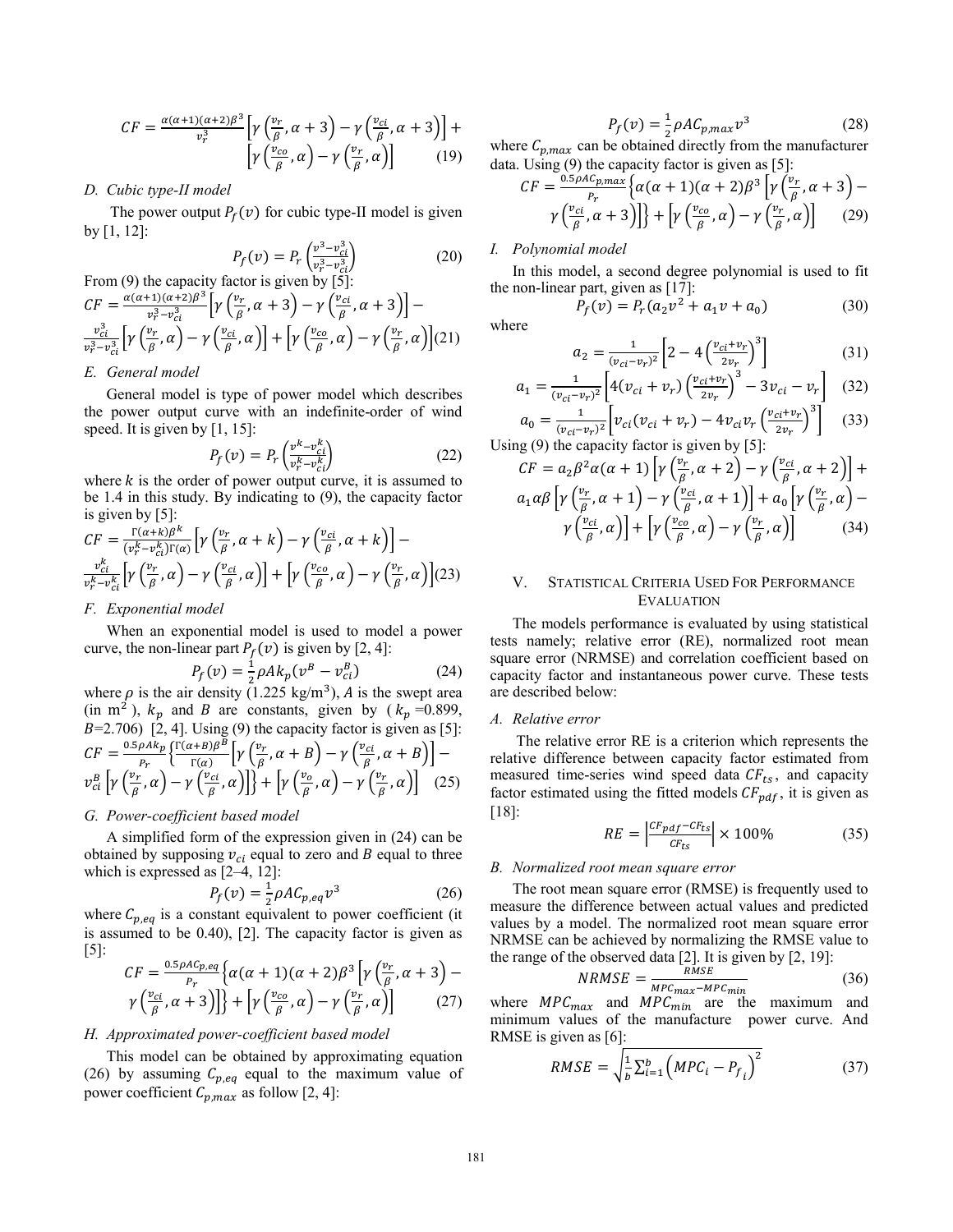where  $\text{MPC}_i$  and  $P_{f_i}$  are the manufacturer power curve values and the instantaneous power values predicted by the models corresponding to wind speed bin  $i$ , respectively, and b is the number of bins at range of  $[v_{ci}, v_r]$ .

### *C. Correlation coefficient*

The Correlation coefficient,  $R$ , describes the correlation between the data series, it is given by [6]:

$$
R = \frac{1}{b-1} \sum_{i=1}^{b} \frac{(MPC_i - \overline{MPC}) \left( P_{f_i} - \overline{P_f} \right)}{\sigma_{MPC} \sigma_{P_f}} \tag{38}
$$

where  $\overline{MPC}$ ,  $\overline{P_f}$  denote the mean value of manufacturer power curve data and power predicted by the mathematical models, respectively.  $\sigma_{MPC}$ ,  $\sigma_{P_f}$  denote the standard deviation of manufacturer power curve data and power predicted by the mathematical models, respectively. And  $b$  is the number of bins at range of  $[v_{ci}, v_r]$ .

### VI. RESULTS AND DISCUSSION

In order to find out which of the proposed mathematical models is appropriate to represent power curves, the first step is gathering manufacturers power curve data. Thence, a database of 32 WTPC has been used (see Appendix), [20- 22]. As an example, the manufacturer power curve of (Gamesa: G114 2.0MW) is shown in Table I. The representation of wind turbine power curves in database is shown in Fig. 2. The histogram of turbine rated power, tower height, and cut-in, rated, cut-out wind speeds of wind turbines in database are shown in Fig. 3-5.

All mathematical equations presented in section IV which proposed for power curve modeling are applied to each power curve in the database. The relative error (RE) which is shown in  $(35)$  is estimated based on the capacity factor obtained from each mathematical model and capacity factor obtained from time-series wind speeds. As an example, the capacity factor of (Gamesa G114 2.0MW) estimated using measured time-series wind speeds which described in (10) is equal to 49.33%, where the AEO is 8643.28 MWh/y (see Table I). The RE of all presented models is estimated based on all manufacturer power curves in database, it is shown in Fig.6. The mean and standard deviation of RE is illustrated in Table II. From results shown in Fig. 6 and illustrated in Table II, it can be clearly seen that the power-coefficient based model gives the lowest RE followed by general model. It is also seen that the polynomial model is the worst, this outcome agreed with Ref [4].

 The correlation coefficient is used to describe the correlation between instantaneous power predicted by each model and the manufacturer power curve values in the range of  $[v_{ci}, v_r]$ . The NRMSE is also presented to estimate the error of all presented mathematical models. The mean value and standard deviation of the correlation and NRMSE for each model are shown in Table III, where the general model has the highest correlation and lowest NRMSE, thus it can be considered as well fitted with manufacturer power curve in the range of  $[v_{ci}, v_r]$ .



Figure 2. Representation of all power curves in database.

| Wind speed<br>bin(m/s) | Instantaneous<br>power (kW) | <b>Hours</b> per<br>year | <b>Energy</b><br>(MWh/yr) | Wind speed<br>bin(m/s) | <b>Instantaneous</b><br>power (kW) | <b>Hours</b> per<br>year | <b>Energy</b><br>(MWh/yr) |
|------------------------|-----------------------------|--------------------------|---------------------------|------------------------|------------------------------------|--------------------------|---------------------------|
| $\mathbf{0}$           | $\mathbf{0}$                | 11.50                    | $\mathbf{0}$              | 13                     | 2000                               | 210.17                   | 420.33                    |
| -1                     | $\bf{0}$                    | 109.67                   | $\mathbf{0}$              | 14                     | 2000                               | 154.67                   | 309.33                    |
| $\overline{2}$         | $\bf{0}$                    | 389.83                   | $\mathbf{0}$              | 15                     | 2000                               | 107.33                   | 214.67                    |
| 3                      | 32                          | 706.50                   | 22.61                     | 16                     | 2000                               | 73.17                    | 146.33                    |
| $\overline{4}$         | 146                         | 962.00                   | 140.45                    | 17                     | 2000                               | 45.00                    | 90.00                     |
| 5                      | 342                         | 1029.33                  | 352.03                    | 18                     | 2000                               | 28.50                    | 57.00                     |
| 6                      | 621                         | 1036.33                  | 643.56                    | 19                     | 2000                               | 13.50                    | 27.00                     |
| $\overline{7}$         | 1008                        | 977.00                   | 984.82                    | 20                     | 2000                               | 7.67                     | 15.33                     |
| 8                      | 1487                        | 895.00                   | 1330.87                   | 21                     | 2000                               | 2.83                     | 5.67                      |
| 9                      | 1858                        | 743.00                   | 1380.49                   | 22                     | 1906                               | 1.33                     | 2.54                      |
| 10                     | 1984                        | 534.67                   | 1060.78                   | 23                     | 1681                               | 0.33                     | 0.56                      |
| 11                     | 1995                        | 426.50                   | 850.87                    | 24                     | 1455                               | $\boldsymbol{0}$         | $\mathbf{0}$              |
| 12                     | 1999                        | 294.17                   | 588.04                    | 25                     | 1230                               | $\mathbf{0}$             | $\mathbf{0}$              |

TABLE I. MANUFACTURER POWER CURVE (GAMESA G114 2.0MW), AND THE PRODUCED ENERGY.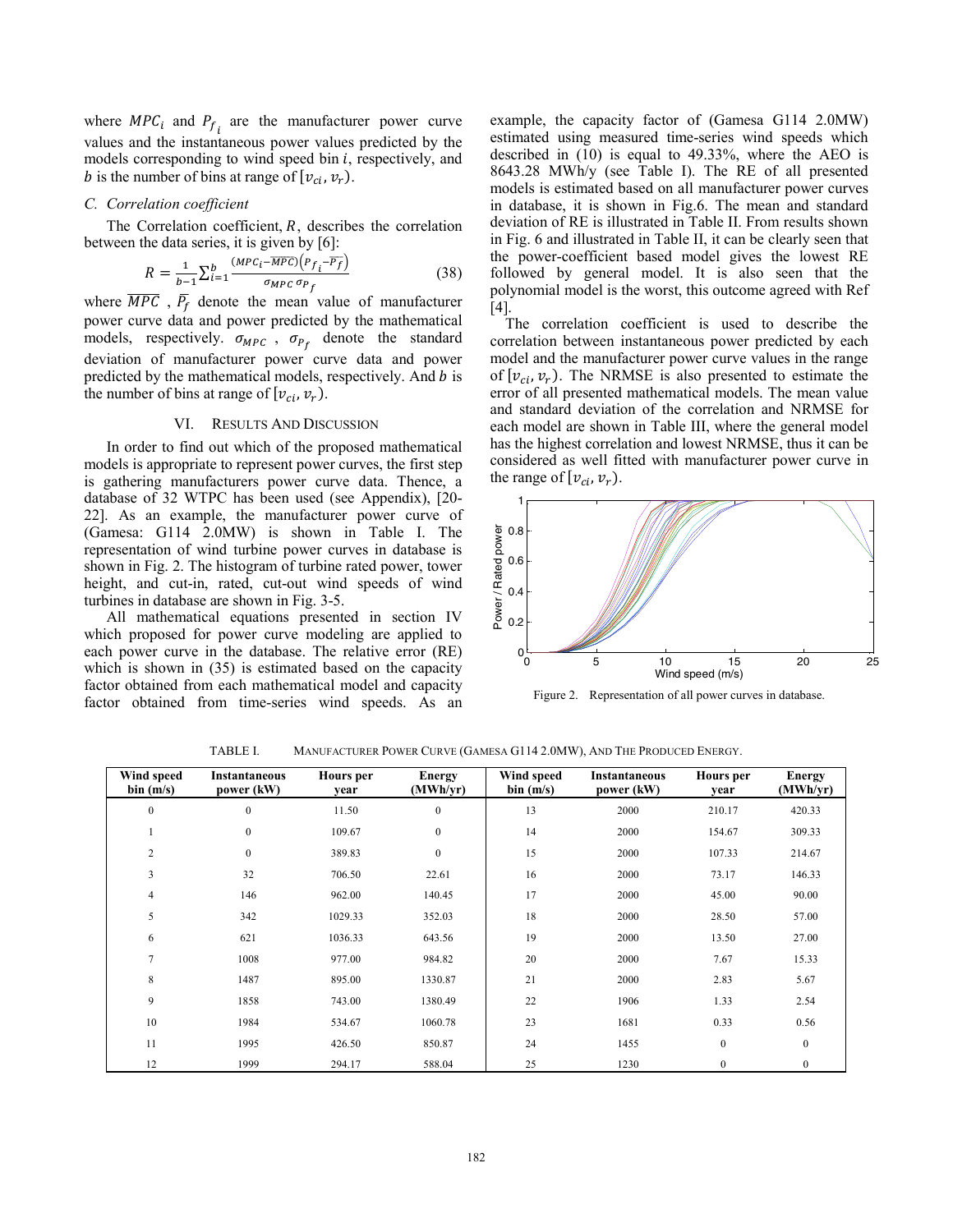

Figure 3. Histogram of turbine rated power.



Figure 4. Histogram of tower height.



Figure 5. Histogram of cut-in, rated, and cut-out wind speeds.



Figure 6. Relative error of all presented models.

TABLE II. SUMMARY OF RE: MEAN AND STANDARD DEVIATION

| Math. model          | Mean of RE% | Stand. dev. of<br>RE% |
|----------------------|-------------|-----------------------|
| Linear               | 14.70       | 11.18                 |
| General              | 8.98        | 6.88                  |
| Quadratic            | 18.00       | 9.22                  |
| Cubic-I              | 35.86       | 10.25                 |
| Cubic-II             | 37.73       | 9.93                  |
| Exponential          | 17.44       | 8.82                  |
| Power Coeff.         | 6.70        | 4.06                  |
| Approx. power Coeff. | 18.98       | 9.83                  |
| polynomial           | 38.26       | 11.10                 |

TABLE III. SUMMARY OF NRMSE, AND CORRELATION COEFFICIENT: MEAN AND STANDARD DEVIATION

| <b>Mathematical</b> |        | <b>NRMSE</b> | <b>Correlation Coefficient</b> |             |  |
|---------------------|--------|--------------|--------------------------------|-------------|--|
| model               | Mean   | Stand, dev.  | Mean                           | Stand, dev. |  |
| Linear              | 0.1023 | 0.0225       | 0.9798                         | 0.0065      |  |
| General             | 0.0994 | 0.0351       | 0.9819                         | 0.0106      |  |
| Ouadratic           | 0.1318 | 0.0503       | 0.9734                         | 0.0188      |  |
| Cubic-I             | 0.2035 | 0.0558       | 0.9402                         | 0.0307      |  |
| Cubic-II            | 0.2088 | 0.0551       | 0.9495                         | 0.0307      |  |
| Exponential         | 0.3991 | 0.1834       | 0.9402                         | 0.0281      |  |
| Power Coeff.        | 0.2651 | 0.1487       | 0.9402                         | 0.0307      |  |
| Appr. pow. Coef.    | 0.4429 | 0.2000       | 0.9517                         | 0.0307      |  |
| polynomial          | 0.1959 | 0.0563       | 0.9798                         | 0.0285      |  |

#### VII. CONCLUSION

This paper compared nine mathematical models to find out which is the most appropriate for modeling wind turbine power curves. The accuracy of the proposed models is evaluated using statistical criteria including relative error, normalized root mean square error, and correlation coefficient. From the results of this study it can be concluded:

- (1) Among the presented mathematical models, the power-coefficient based model and general model were the most accurate mathematical models for modeling of wind turbine power curves, since they gave the lowest relative error in estimation of capacity factor.
- (2) The polynomial model was found the least accurate model.

#### ACKNOWLEDGMENT

The authors would like to thank Gamesa for supplying the manufacturer power curve data of "G97 2.0MW", and "G114 2.0MW".

#### **REFERENCES**

- [1] S. Mathew, "*Wind energy: fundamentals, resource analysis and economics*," New York, Springer-Verlag Berlin Heidelberg, 2006.
- [2] A. Goudarzi, A. Ahmadi, "Intelligent Analysis of Wind Turbine Power Curve Models," *In Computational Intelligence Applications in Smart Grid (CIASG), IEEE*, pp. 1-7, 2014.
- [3] V. Thapar, G. Agnihotri, and V. K. Sethi, "Critical analysis of methods for mathematical modelling of wind turbines," *Renew. Energy*, vol. 36, pp. 3166–3177, 2011.